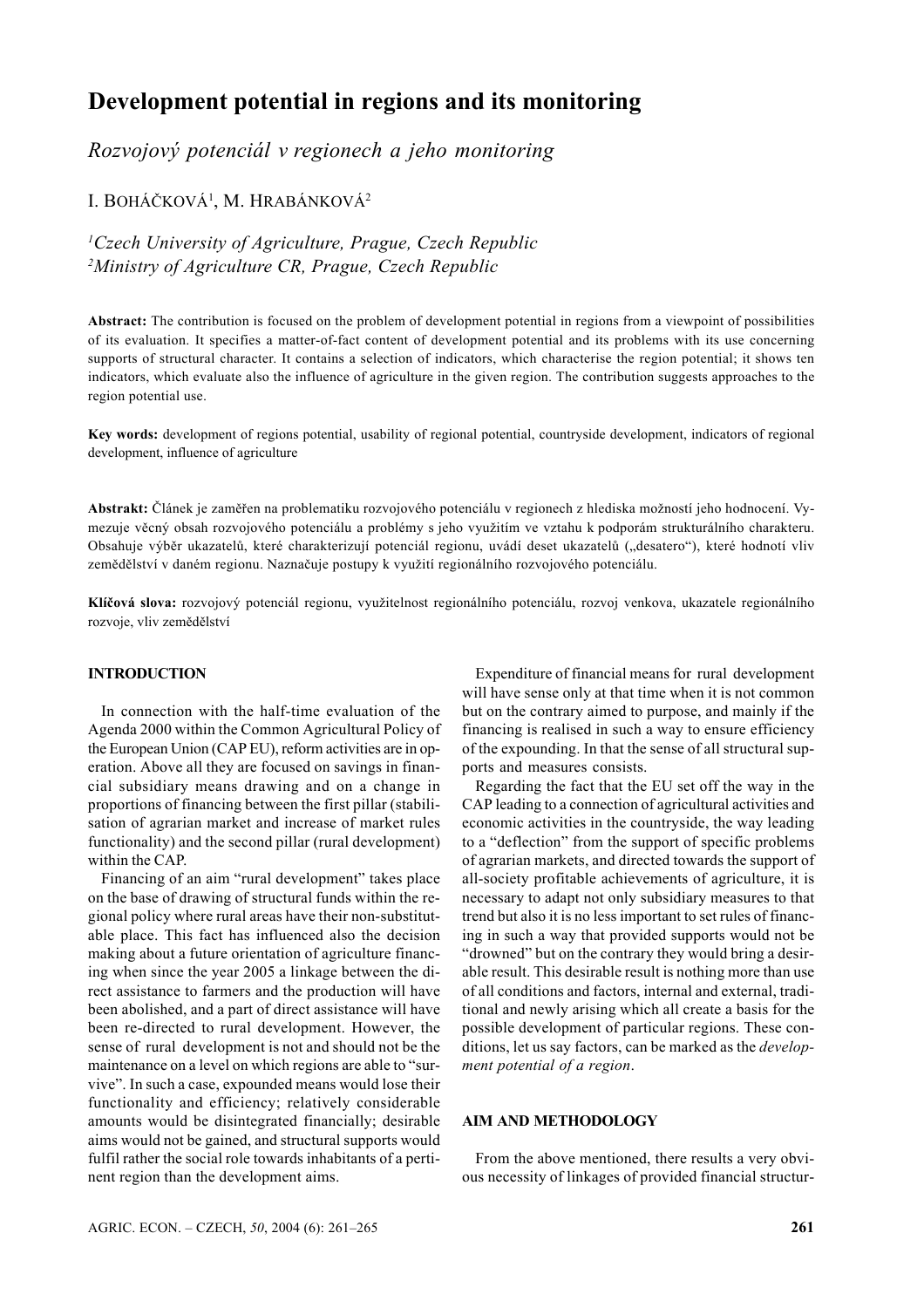al supports for the use of development potential, which is disposable for the given region. The sense should not be to provide these means for keeping up appearances of a kind of economic stability in regions; in such a way they could become almost "claim subsidies" within the regional policy, but on the contrary these means should help to "start" economic activities of regional character for which means of regional dimension are insufficient, and then successful activities would lead to maintenance and strengthening of economic stability and economic development of the regions by their own power.

If we speak about a linkage of financial supports to development potential, it is necessary above all to answer the following questions:

- What is development potential; how it can be understood and defined.
- How can the development potential be quantified.
- How can a desirable linkage between development potential and financial supports be created so that these were used efficiently.
- At the same time the problems of regions in a wide dimension (NUTS II) define development potential of rural regions and delimit role of agriculture, let us say agricultural enterprises in its use.

In a viewpoint of methodology, it means to delimit categories, which would define the above-mentioned problems, quantify them and find algorithm of a linkage of structural means.

#### **RESULTS AND DISCUSSION**

To define the *development potential* is not very easy. Also because of the variability of particular regions the development potential is not always identical and is not created with the same conditions, factors and characteristics. What can be in case of one region a real development potential, does not have to mean a possibility of development in another region.

In the most general connections, the development potential has two dimensions:

- *conditions* (mainly of material and natural character) which can be indicated as a certain "*material potential*"
- *abilities to use* this material potential which are linked to activity, competence, willingness and ability of human element of each region, it means "*human potential*". This "potential" should realise not only use of present development conditions, but also to look for and create new development conditions.

Both these parts of development potential *have to exist at the same time* so that we can really talk about *usable* development potential. Conditions, which are not used, and abilities, which are not or cannot be applied, do not fulfil in themselves a substance of development potential. A "live" development potential exists only in their mutual coexistence; however, a priority role of development potential belongs to creative human potential to which first-rate attention should be paid in connection with development of regions.

A basic question is the *way to define the development potential (or to quantify it)* so that financial subsidiary systems could be linked to it. The European Union and according to its pattern also the Czech Republic have a system of indicators with the help of which particular regions are characterised. In this sense, it is dealt rather with indicators of descriptive character (so called descriptors) than indicators of development potential. Also a question arises whether indicators of economic character, which are used at the same time, represent a way out of economic development, its consequences, or a pure enunciation of a certain state which has been reached. So that these indicators fulfil a function of subsidiary information in connection with the development potential, it is necessary to delimit them for example in a way which the Table 1 shows. Here the indicators should be in principle analysed in a long-term period so that their development tendency was evident, and conditions, which lead to this tendency, should be monitored. In case of positive development tendencies, these conditions created a part of development potential. In the opposite case they should be eliminated (also with the participation of structural supports) so that they do not influence the development potential in a negative way.

As it was stressed before, a basic objective and sense of structural supports is their efficient use. What does this efficient use mean in its principle? First of all, definitely not what many people in regions think – that it is obtaining financial supports, which will help them to overcome their economic problems. In such a case, it is possible to assume that there is also a threatening danger that the sense of supports will be understood wrongly. Financing by subsidiary means has to be *sincerely purposeful*. It has to be linked to both material part of the development potential and mainly its human dimension. Beside this expediency does not mean merely expediency regarding particular entrepreneurial subjects, but expediency regarding development of the whole region. In other words, the supported activities must not be only individually profitable but the *profitability has to have regional character*. In this connection, high and very concrete claims have to be laid on entrepreneurial subject, including agricultural. Financial means are predominantly according to the rules of regional policy linked to introduced projects. It must be proved that these projects are really real, vital in a long term and that they will bring positive economic or social effects of not only individual but also and first of all regional character.

In this connection, it is necessary to adapt to approved strategic documents in which aims are set laying mainly in mobilisation of economic and human potential of a region and in increase of its competitiveness. It deals especially with strategies of districts development, the Common Regional Operation Plan linked to the National Development Plan, and with documents focused mainly on countryside development, first of all the operation programme "Rural Development and Multifunctional Agriculture" and "Horizontal Plan of Rural Development" which are a basis for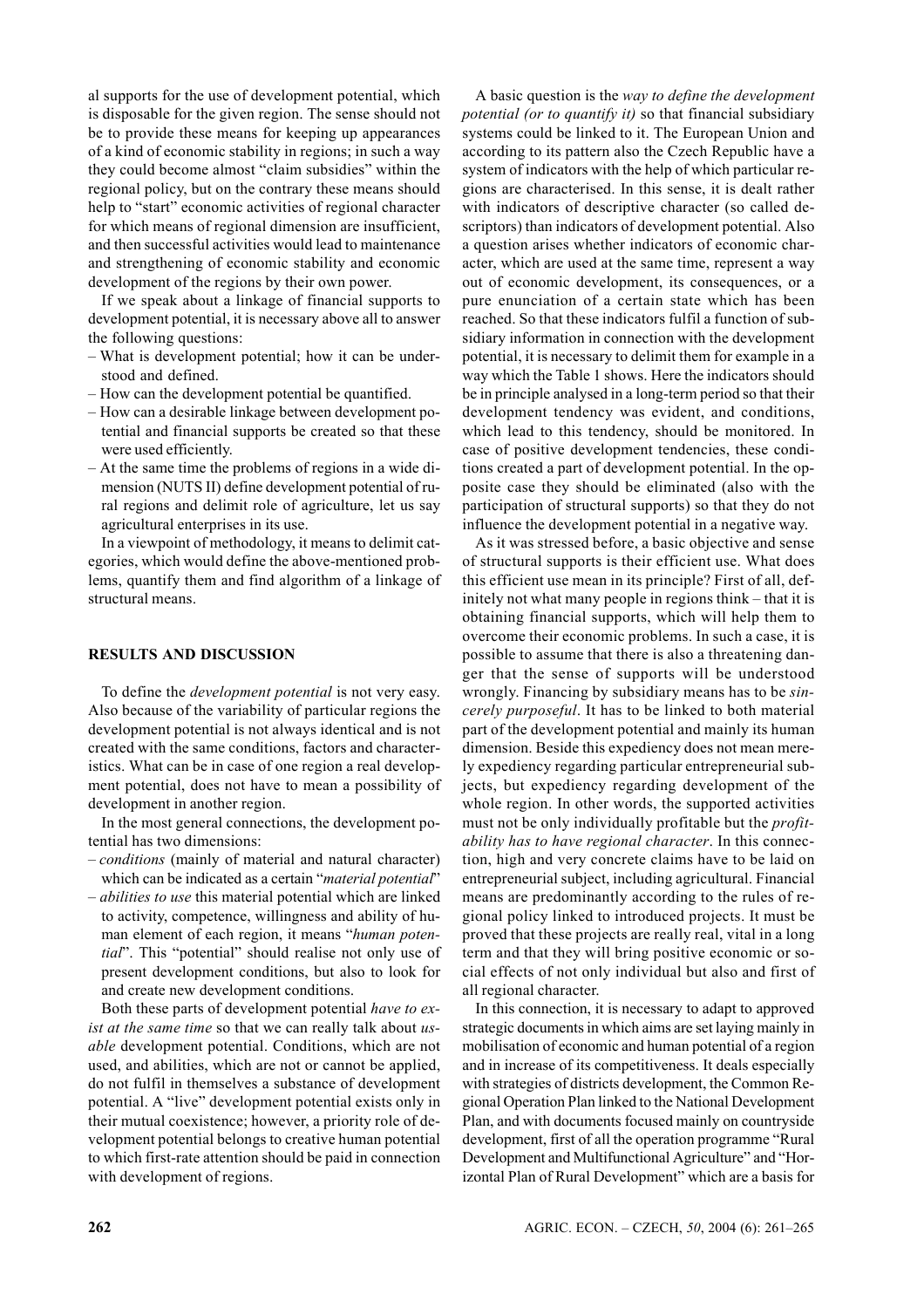Table 1. Possible selection of development potential indicators for regions

|                                                                        | Regions                     |                                               |        |                                                |                                                                      |
|------------------------------------------------------------------------|-----------------------------|-----------------------------------------------|--------|------------------------------------------------|----------------------------------------------------------------------|
| Development potential – possible<br>indicators                         | structurally<br>handicapped | economic-<br>weak<br>(including<br>the rural) | others | rural<br>disadvantageous<br>(LFA above<br>50%) | rural problematic<br>(bad environment,<br>high migration<br>$etc.$ ) |
|                                                                        |                             |                                               |        |                                                |                                                                      |
| <b>Material potential</b>                                              |                             |                                               |        |                                                |                                                                      |
| a) quantitative                                                        |                             |                                               |        |                                                |                                                                      |
| Entrepreneurial base:                                                  |                             |                                               |        |                                                |                                                                      |
| $\Rightarrow$ numbers of enterprises according to:                     |                             |                                               |        |                                                |                                                                      |
| a) enterprise sphere                                                   |                             |                                               |        |                                                |                                                                      |
| b) size $(LF - labour force)$                                          |                             |                                               |        |                                                |                                                                      |
| c) legal form                                                          |                             |                                               |        |                                                |                                                                      |
| $\Rightarrow$ enterprise efficiency                                    |                             |                                               |        |                                                |                                                                      |
| a) profitable enterprise according to:                                 |                             |                                               |        |                                                |                                                                      |
| $-$ size of ER (economic result)                                       |                             |                                               |        |                                                |                                                                      |
| - enterprise sphere                                                    |                             |                                               |        |                                                |                                                                      |
| $-$ legal form                                                         |                             |                                               |        |                                                |                                                                      |
| b) unprofitable enterprises according                                  |                             |                                               |        |                                                |                                                                      |
| to:<br>$-$ size of ER                                                  |                             |                                               |        |                                                |                                                                      |
|                                                                        |                             |                                               |        |                                                |                                                                      |
| - enterprise sphere<br>$-$ legal form                                  |                             |                                               |        |                                                |                                                                      |
|                                                                        |                             |                                               |        |                                                |                                                                      |
| $\Rightarrow$ number of entrepreneurs per 1000<br>inhabitants          |                             |                                               |        |                                                |                                                                      |
|                                                                        |                             |                                               |        |                                                |                                                                      |
| $\Rightarrow$ rate of investment, volume of INV/                       |                             |                                               |        |                                                |                                                                      |
| enterprise subject according to:<br>$-$ size                           |                             |                                               |        |                                                |                                                                      |
|                                                                        |                             |                                               |        |                                                |                                                                      |
| - enterprise sphere<br>$-\log a$ form                                  |                             |                                               |        |                                                |                                                                      |
| <b>Expletory descriptors</b>                                           |                             |                                               |        |                                                |                                                                      |
|                                                                        |                             |                                               |        |                                                |                                                                      |
| $\Rightarrow$ acreage (km <sup>2</sup> )                               |                             |                                               |        |                                                |                                                                      |
| from it acreage of agricultural farmed<br>land                         |                             |                                               |        |                                                |                                                                      |
|                                                                        |                             |                                               |        |                                                |                                                                      |
| $\Rightarrow$ tax yield of communities                                 |                             |                                               |        |                                                |                                                                      |
| $\Rightarrow$ GDP/inhabitant                                           |                             |                                               |        |                                                |                                                                      |
| - region in total                                                      |                             |                                               |        |                                                |                                                                      |
| $\Rightarrow$ HDP/LF in                                                |                             |                                               |        |                                                |                                                                      |
| $-$ agriculture                                                        |                             |                                               |        |                                                |                                                                      |
| $-$ industry                                                           |                             |                                               |        |                                                |                                                                      |
| $-$ services                                                           |                             |                                               |        |                                                |                                                                      |
| <b>Qualitative</b>                                                     |                             |                                               |        |                                                |                                                                      |
| Indicators characterizing environment                                  |                             |                                               |        |                                                |                                                                      |
|                                                                        |                             |                                               |        |                                                |                                                                      |
| <b>Human</b> potential                                                 |                             |                                               |        |                                                |                                                                      |
| $\Rightarrow$ demographic development                                  |                             |                                               |        |                                                |                                                                      |
| - population density                                                   |                             |                                               |        |                                                |                                                                      |
| $-$ index of migration                                                 |                             |                                               |        |                                                |                                                                      |
| $\Rightarrow$ employment                                               |                             |                                               |        |                                                |                                                                      |
| - rate of employment<br>$-$ from it to 25 years                        |                             |                                               |        |                                                |                                                                      |
|                                                                        |                             |                                               |        |                                                |                                                                      |
| - according to sectors (agriculture,<br>industry, services), disparity |                             |                                               |        |                                                |                                                                      |
| $\Rightarrow$ incomes (in total and according to                       |                             |                                               |        |                                                |                                                                      |
| sectors), disparity                                                    |                             |                                               |        |                                                |                                                                      |
|                                                                        |                             |                                               |        |                                                |                                                                      |
| $\Rightarrow$ health state of population                               |                             |                                               |        |                                                |                                                                      |
| $\Rightarrow$ education structure (in total                            |                             |                                               |        |                                                |                                                                      |
| according to the reached degree of                                     |                             |                                               |        |                                                |                                                                      |
| education and according to sectors)                                    |                             |                                               |        |                                                |                                                                      |
| Other subsidiary indicators                                            |                             |                                               |        |                                                |                                                                      |

Note: All these indicators can be analysed in more detailed segmentation and in time series.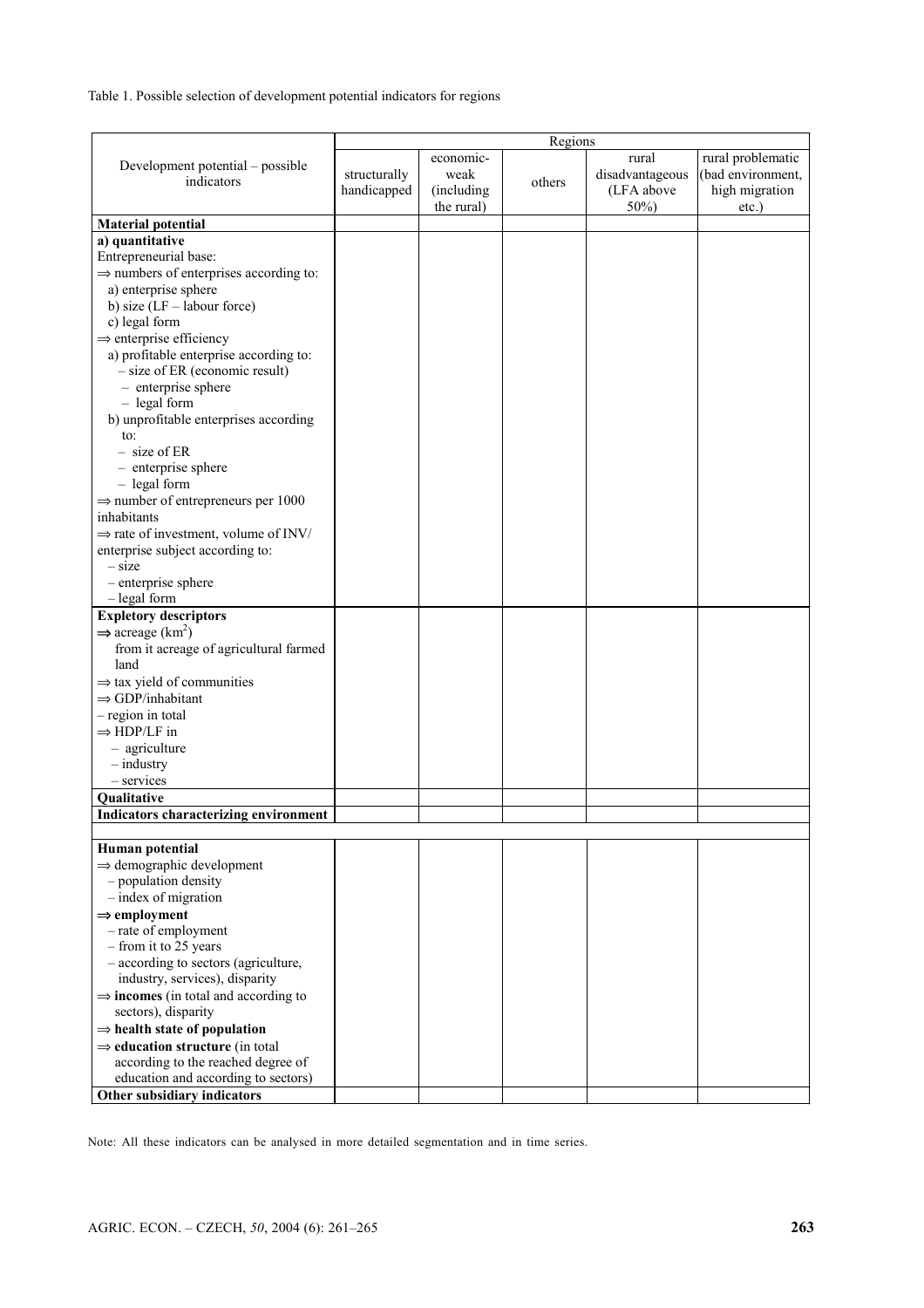drawing structural supports from the European Agricultural Gaidance and Guarantee Fund.

Entrepreneurial subjects also have to prove their expert ability to realise such projects. In our country, a sufficient attention is not being paid to this problem and at the same time, a disability of an entrepreneur or a managerial team often leads to a "sinking" of a vital project and to "throwing away" of financial means. Regarding the efficiency of use of financial structural supports, it is dealt not only with a "quality" of entrepreneurs (enterprises) introducing the projects, but also with the "quality" of officers who judge and select introduced projects. It is quite evident that these officers have to be experts in the area of regional policy, have to be acquainted with the problems and needs of the region where they realise the selection, and be able to expertise a potential success or failure of activities etc. In this respects we can talk about considerable reserves, which state apparatus has.

The position and role of agriculture and agricultural enterprises in the frame of rural development is quite specific. Rural development does not mean "only" better and neat look of villages, building of infrastructure in the countryside, building elements of civil facilities and so on. Even if these are indisputable activities, which represent a positive element for the countryside, they are rather a result of development than its cause. The rural development is necessary to define in a completely different dimension. If we talk about development, it means first of all economic development, development of entrepreneurial activities in various areas of enterprise including agriculture. Regions have to learn to build these entrepreneurial activities, to look for them and to strengthen them so that they bring desirable effects in favour of the whole region. Economic efficiency is then basis for activities in other areas of social life in regions. Meanwhile, it is not wholly obvious what role agricultural enterprises will play in regions development. Within the second CAP pillar, it is talked about the non-substitutable role of agricultural enterprises in rural development, its multifunctionality in relation to the countryside, about financial supports of agricultural activities, which have regional dimension. In practice, it will not be easy in our conditions.

To monitor the development potential, the investigator team has chosen the "Decalogue" of indicators important for the development of region with a stress on agricultural influence. It includes following indicators:

- 1. Share of agriculture land in the land fund of a region, from it in LFA.
- 2. Number of workers in agriculture from the total number of economically active inhabitants.
- 3. Share of agriculture in creation of GDP of a region.
- 4. Comparison of the income level in agriculture with the income level of population in the region (an average result).
- 5. The origin and ending of agricultural enterprises in last three years (share).
- 6. Migration balance of population, from it farmers.
- 7. Service development in the last 3 years (origin of service enterprises, trade licences).
- 8. Share of investment in public sector in total investment in the region (especially foreign).
- 9. Volume of credits in agriculture in total.
- 10. Share of protected areas (Protected landscape areas, National Parks, Protected Areas of Natural Water Accumulation) on the total acreage of region (environment).

These indicators give only an image of the position of agriculture in a region and only some of them point out the developmental character, for example: 5, 7, 8, 9.

To these indicators, it is necessary to introduce ways of potential use. For this evaluation, it is necessary to state:

- what enterprises are decisive in a region from the viewpoint of production volume and employment; it regards dislocation of economic units in the region,
- whether structure of these enterprises corresponds with resources, which are disposable for the region, let us say which sector structure is in relation to the resources
- which branches prevail, whether the enterprises are demanding for:
	- raw material resources
	- labour force and its codification
	- land
	- allocation and quality of communications and so on
- what is the structure of institutions for realisation of regional interests, e.g. possibility of project realisation with participation of region inhabitants,
- if services and goods structure supply corresponds with the demand (including needs of tourism, let us say country tourism).

In application of activities which agricultural enterprises realises in relation to the countryside in the present member EU states in our conditions, we could introduce for example care of landscape (including utilities), trade activities within the given locality, ecological activities, providing tourist services. Not all these activities can be applied in conditions of our specific agrarian structure. In the EU conditions, they are realised by family farms and the main motivation is increase of incomes of the farmer and its family. Our agricultural enterprises are also interested in income increase but the question is whether the motivation factors, which would lead to performing of all-society profitable activities, will be motivating enough. In the meantime it seems that activities of that character do not stay at the fore of their interest. From accession into the EU, they expected far more an increase of prices of agricultural commodities, increase of subsidy policy including the criticised lowered direct payments. A low interest in use of structural supports does not lie only in a higher elaboration level to gain them than it is e.g. in direct payments, but also often in the passivity and amateurism on the level of central organs. At the same time, it is clear now that the CAP reform is oriented first of all on structural aspects in the regional dimension.